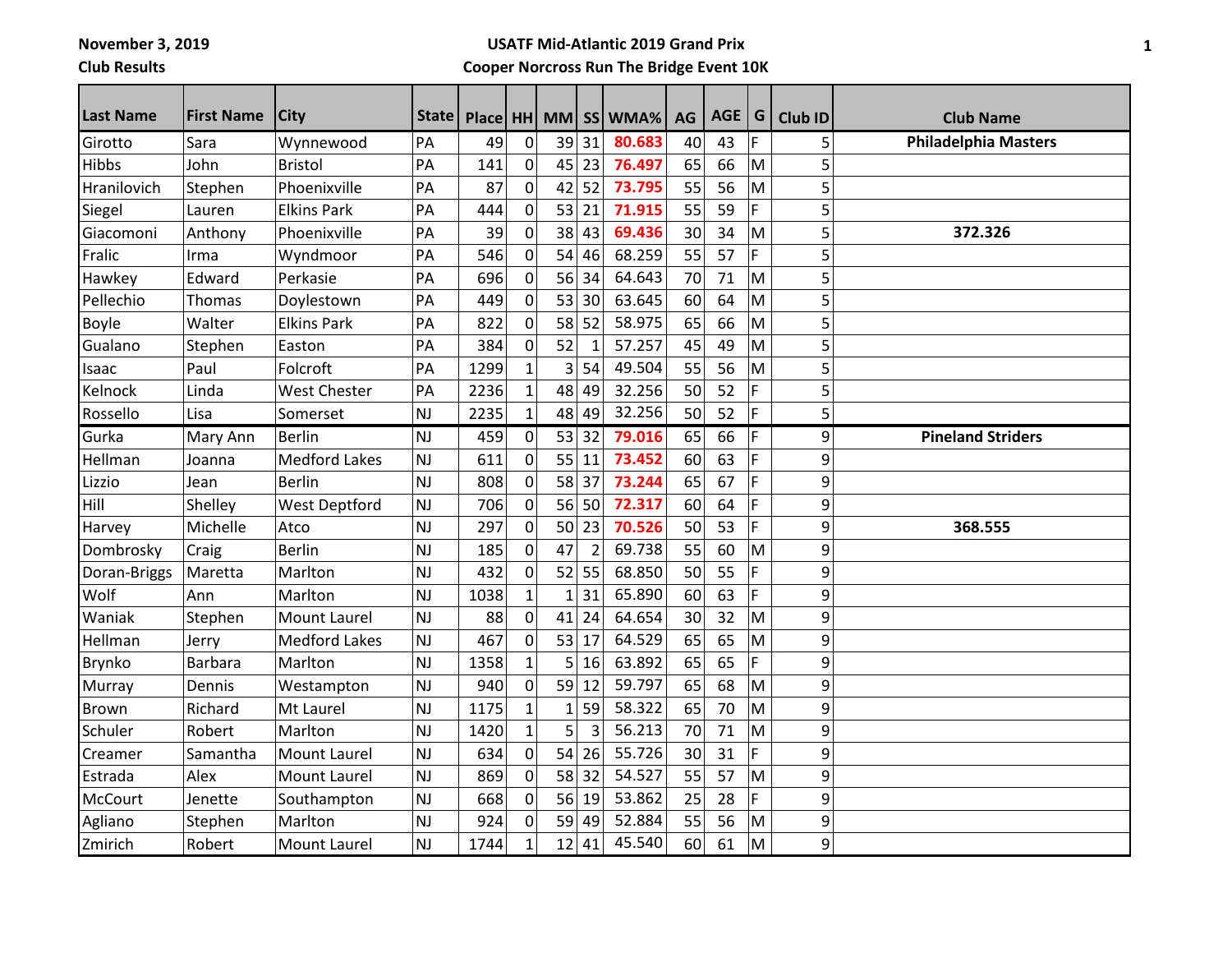**November 3, 2019**

**Club Results**

## **USATF Mid-Atlantic 2019 Grand Prix Cooper Norcross Run The Bridge Event 10K**

| Sery                  | Jim            | Clarksboro             | NJ        | 31   | 0              | 37              | 12              | 86.559 | 55 | 58 | M  | 14 | <b>South Jersey Athletic Club</b>     |
|-----------------------|----------------|------------------------|-----------|------|----------------|-----------------|-----------------|--------|----|----|----|----|---------------------------------------|
| Cardoso               | Marco          | Sayreville             | <b>NJ</b> | 26   | $\overline{0}$ | 36              | $\mathbf{1}$    | 81.351 | 45 | 47 | M  | 14 |                                       |
| Hesketh               | Robert         | Sicklerville           | <b>NJ</b> | 136  | $\mathbf{O}$   | 45              | $\mathbf{1}$    | 72.195 | 55 | 59 | M  | 14 |                                       |
| Monforto              | Kathleen       | <b>Laurel Springs</b>  | <b>NJ</b> | 140  | $\mathbf 0$    | 45              | 11              | 70.048 | 40 | 42 | F. | 14 |                                       |
| Marino                | Jerry          | Williamstown           | NJ        | 368  | 0              | 52              | 9               | 68.584 | 65 | 69 | M  | 14 | 378.738                               |
| Koniges               | Frank          | Haddonfield            | NJ        | 547  | 0              | 53              | 50              | 63.870 | 65 | 65 | M  | 14 |                                       |
| <b>Britton</b>        | Christopher    | Penns Grove            | NJ        | 208  | 0              | 48              | 9               | 60.367 | 45 | 46 | M  | 14 |                                       |
| Enfield               | Ronald         | Cherry Hill            | <b>NJ</b> | 1887 | $\overline{1}$ | 16              | 8               | 50.088 | 70 | 74 | M  | 14 |                                       |
| Mann                  | Charles        | Cherry Hill            | <b>NJ</b> | 893  | 0              | 59              | 37              | 49.958 | 45 | 49 | M  | 14 |                                       |
| Johnson               | Lisa Rose      | Absecon                | <b>NJ</b> | 2001 | $\overline{1}$ | 20              | 36              | 39.268 | 40 | 42 | F  | 14 |                                       |
| Hamilton              | <b>Brandon</b> | <b>Haddon Township</b> | <b>NJ</b> | 1932 | $\overline{1}$ | 18              | 10              | 38.763 | 50 | 51 | M  | 14 |                                       |
| <b>Feole Driscoll</b> | Carol          | <b>Chadds Ford</b>     | PA        | 201  | 0              | 47              | 44              | 82.577 | 60 | 61 | F  | 25 | <b>Pike Creek Valley Running Club</b> |
| Hodge                 | <b>Brenda</b>  | Lancaster              | PA        | 63   | $\mathbf 0$    | 40              | 51              | 81.967 | 45 | 48 | F  | 25 |                                       |
| Cauller               | Gregory        | York                   | PA        | 56   | $\mathbf 0$    | 40              | $\mathfrak{p}$  | 81.932 | 55 | 60 | M  | 25 |                                       |
| Wiechecki             | David          | Wilmington             | DE        | 46   | $\overline{0}$ | 39              | 26              | 80.938 | 55 | 57 | M  | 25 |                                       |
| Cutrona               | Matthew        | Wilmington             | DE        | 34   | $\mathbf 0$    | 37              | 46              | 78.861 | 45 | 49 | M  | 25 | 406.275                               |
| Olmstead              | <b>Betty</b>   | Wilmington             | DE        | 2186 | $\overline{1}$ | 31              | 3               | 51.766 | 70 | 73 | F  | 25 |                                       |
| Herman                | Gerald         | Wilmington             | DE        | 2013 | $\mathbf 1$    | 20              | 10              | 48.358 | 75 | 75 | M  | 25 |                                       |
| Naimoli               | Christopher    | Philadelphia           | PA        | 20   | $\pmb{0}$      | 33              | 55              | 81.720 | 35 | 40 | M  | 28 | <b>Bryn Mawr Running Club</b>         |
| Kapner                | Kenneth        | Havertown              | PA        | 93   | 0              | 43              | 20              | 76.385 | 60 | 61 | M  | 28 |                                       |
| Mullen                | Nace           | Philadelphia           | PA        | 285  | $\mathbf 0$    | 50 <sup>1</sup> | 10 <sup>1</sup> | 66.611 | 60 | 62 | M  | 28 | 224.716                               |
| <b>Butler</b>         | <b>Brock</b>   | <b>Chester Springs</b> | PA        | 10   | $\pmb{0}$      | 32              | 19              | 87.107 | 40 | 42 | M  | 81 | <b>Greater Philadelphia TC</b>        |
| Harte                 | Tim            | Coatesville            | PA        | 27   | $\overline{0}$ | 36              | 1               | 84.128 | 50 | 51 | M  | 81 |                                       |
| Scholl                | David          | Jenkintown             | PA        | 23   | 0              | 35              |                 | 81.443 | 40 | 44 | M  | 81 |                                       |
| Mazo                  | Daniel         | Bala Cynwyd            | PA        | 45   | 0              | 39              | 21              | 80.390 | 55 | 56 | M  | 81 |                                       |
| Jennings              | Thomas         | Ft Washington          | PA        | 229  | $\mathbf 0$    | 48              | 38              | 79.712 | 75 | 75 | M  | 81 |                                       |
| McGrath               | Kyra           | <b>Bala Cynwyd</b>     | PA        | 408  | $\mathbf 0$    | 52              | 24              | 79.580 | 60 | 65 | F. | 81 | 412.647                               |
| Sawyer                | Steve          | Philadelphia           | PA        | 309  | $\overline{0}$ | 50              | 43              | 69.800 | 65 | 68 | M  | 81 |                                       |
| Regan                 | Cecelia        | Glenside               | PA        | 239  | $\mathbf 0$    | 48              | 51              | 69.328 | 45 | 49 | F  | 81 |                                       |
| McManus               | Diane          | <b>Upper Darby</b>     | PA        | 2226 | $\mathbf{1}$   | 42              | 57              | 42.334 | 65 | 68 | F  | 81 |                                       |